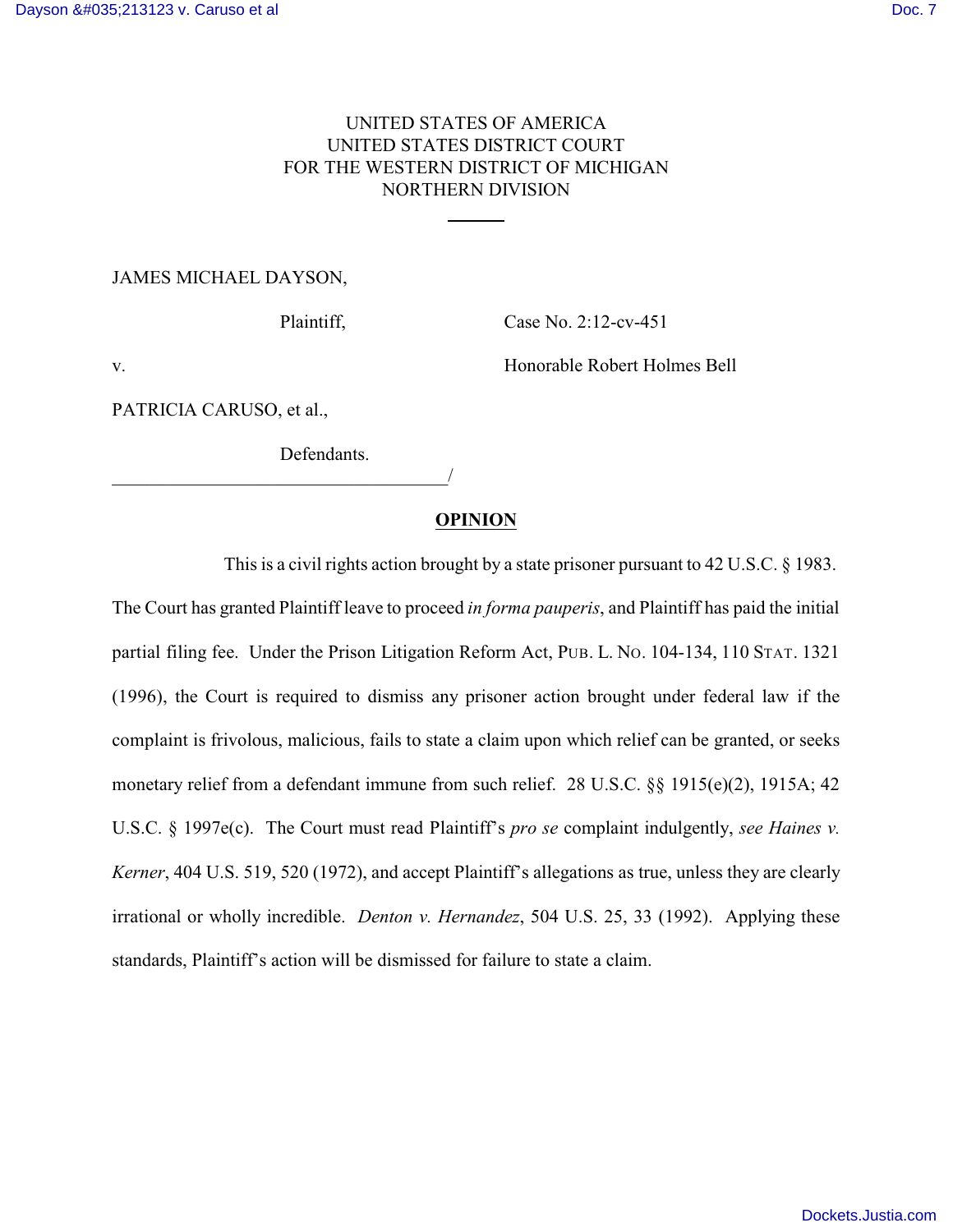#### **Factual Allegations**

Plaintiff James Michael Dayson, a state prisoner currently confined to the Kinross Correctional Facility (KCF), filed this civil rights action pursuant to 42 U.S.C. § 1983 against Defendants Patricia Caruso, Catherine Bauman, Mary Berghuis, Tom Birkett, Raymond Booker, David Borgh, Sherry Burt, Michael Curley, Cindi Curtin, Shirlee Harry, Bonita Hoffner, Paul Klee, Duncan MacLaren, Ken McKee, Robert Napel, Carmen Palmer, Mitch Perry, John Prelesnik, Lloyd Rapelje, Joan Roggenbuck, Kenneth Romanowski, Steve Rivard, Debra Scott, Willie Smith, Linda Tribley, Millicent Warren, Heidi Washington, Jeff Woods, and Unknown Parties.

In his complaint, Plaintiff asserts that in this action, he represents the interests of all state prisoners incarcerated bythe Michigan Department of Corrections (MDOC) and lists numerous instances of wrongdoing by Defendants. Plaintiff states that he was a prisoner representative on the Warden's Forum at Lakeland Correctional Facility, but that when he began to question the propriety of paying unskilled storekeepers \$80,000 to \$90,000 a year, he was transferred to KCF. Plaintiff asserts that Defendant Wardens have encouraged the unfair practice of issuing false misconduct tickets in order to eliminate effective prisoner representatives, as well as the approval of immediate "emergency" transfers of prisoner representatives who inquire about past Prisoner Benefit Fund appropriations.

Plaintiff contends that the practice in the MDOC of allowing double-bunking of prisoners in segregation and Level IV facilities has resulted in an increase in prisoner on prisoner crime, as well as on suicides. Plaintiff claims that the Wardens of Saginaw and Brooks Correctional Facilities are responsible for scalding water temperature in the showers at their facilities and that Defendant Caruso is responsible for negotiating a contract with a satellite television company that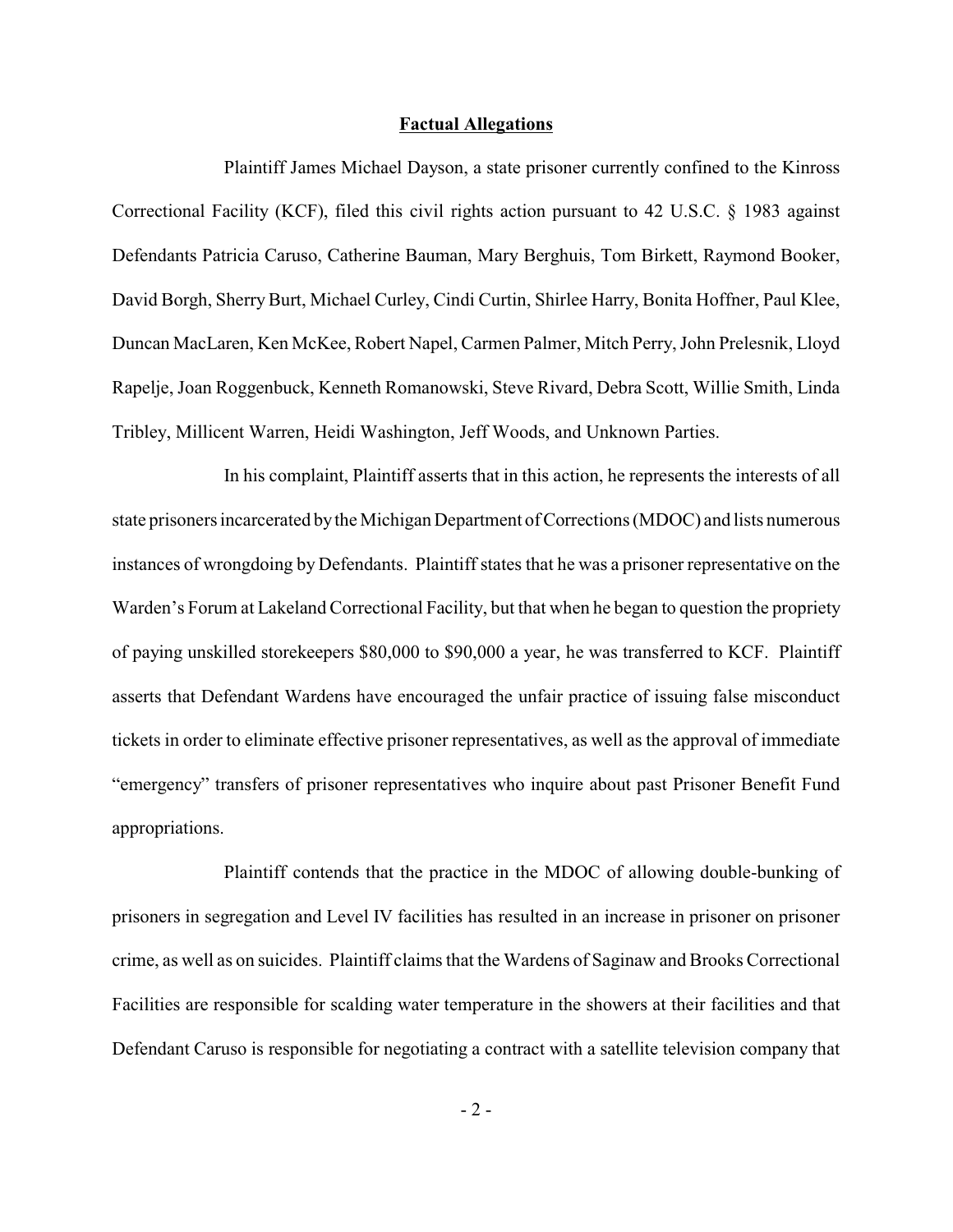charges exorbitant rates for basic services. Plaintiff states that Defendant Caruso failed to solicit input from inmates, who are obligated to pay for the multi-million dollar contract. Plaintiff also asserts that inmates who do not even own television sets must pay for cable service.

Plaintiff states that Defendant Caruso approved Policy Directive 03.02.130, which provides for prisoner / parolee grievances. Plaintiff states that prison officials target prisoners who file grievances writing fake misconduct tickets on them, having them placed in segregation, confiscating their property, and transferring them to other prisons. Because of this conduct, most prisoners have been "chilled" in filing grievances. Plaintiff further contends that prisoners who file grievances never obtain any relief because they are discriminated against at every level.

Plaintiff allege that KCF has been expanded far beyond its original capacity, and that G-Unit currently houses 158 prisoners, who are forced to wait in a line to use four toilet stalls. Plaintiff states that units B-1, C-1, D-1, and E-1 each house 84 prisoners, who are forced to share two shower stalls. The competition among inmates for the limited sanitary provisions causes conflicts.

Finally, Plaintiff alleges that he is an American Indian and that his religious preference is "Native American Traditional Ways" (NAIW). Consequently, Plaintiff requires the use of tobacco for prayer, as well as an abalone shell, sage, cedar, sweetgrass, and matches to ignite the smudging ingredients. Defendant Caruso disallowed tobacco in all correctional facilities in January 2009, so that the possession of tobacco now results in a major misconduct conviction and placement in segregation. Plaintiff states that some Wardens allow tobacco for religious ceremonial purposes, while others will only allow a religious volunteer to bring tobacco into the facility. In addition, some Wardens will allow religious property, while others will not. While Plaintiff was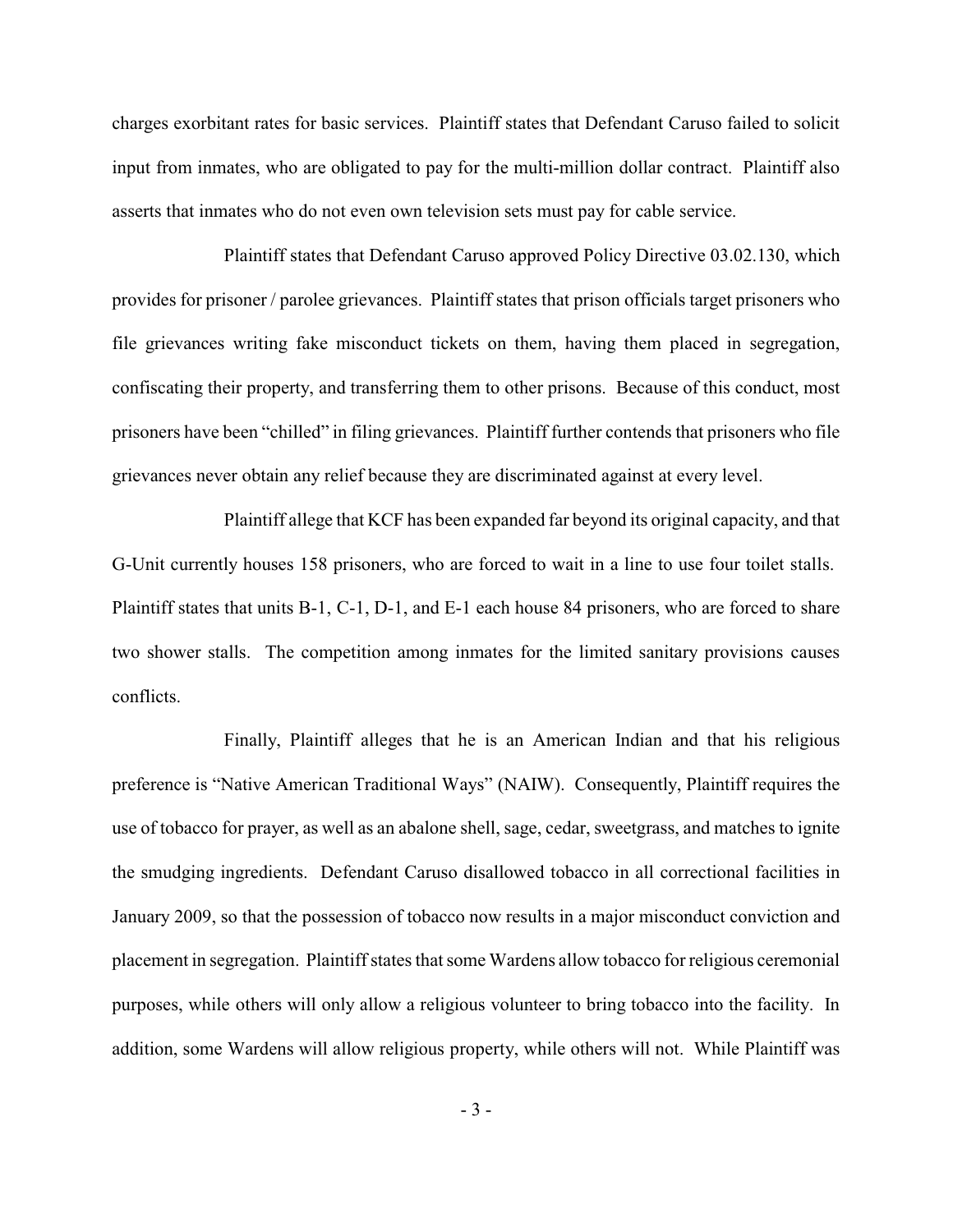confined at the Lakeland Correctional Facility, he was allowed to possess a Native American flute, but when he was transferred to KCF, the flute was confiscated. Plaintiff received a hearing on the flute, and was told that it was prohibited at KCF. Plaintiff was instructed to have the flute sent home or it would be destroyed.

Plaintiff states that Defendant's conduct constitutes a violation of the First, Eighth, and Fourteenth Amendments. Plaintiff seeks nominal, compensatory and punitive damages, as well as equitable relief.

### **Discussion**

### I. Failure to state a claim

A complaint may be dismissed for failure to state a claim if it fails "'to give the defendant fair notice of what the . . . claim is and the grounds upon which it rests.'" *Bell Atl. Corp. v. Twombly*, 550 U.S. 544, 555 (2007) (quoting *Conley v. Gibson*, 355 U.S. 41, 47 (1957)). While a complaint need not contain detailed factual allegations, a plaintiff's allegations must include more than labels and conclusions. *Twombly*, 550 U.S. at 555; *Ashcroft v. Iqbal*, 556 U.S. 662, 678 (2009) ("Threadbare recitals of the elements of a cause of action, supported bymere conclusory statements, do not suffice."). The court must determine whether the complaint contains "enough facts to state a claim to relief that is plausible on its face." *Twombly*, 550 U.S. at 570. "A claim has facial plausibility when the plaintiff pleads factual content that allows the court to draw the reasonable inference that the defendant is liable for the misconduct alleged." *Iqbal*, 556 U.S. at 679. Although the plausibility standard is not equivalent to a "'probability requirement,' . . . it asks for more than a sheer possibility that a defendant has acted unlawfully." *Iqbal*, 556 U.S. at 678 (quoting *Twombly*, 550 U.S. at 556). "[W]here the well-pleaded facts do not permit the court to infer more than the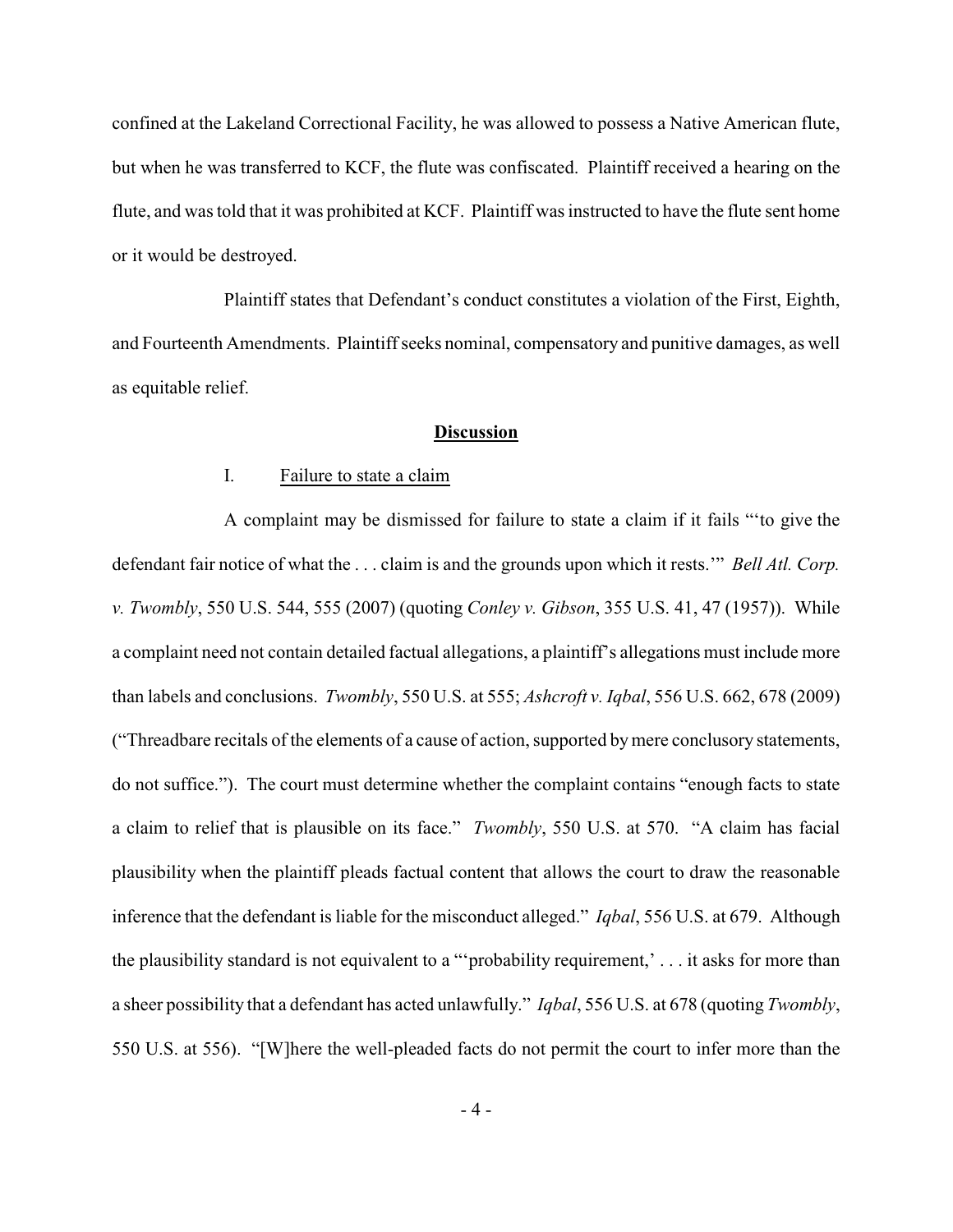mere possibility of misconduct, the complaint has alleged – but it has not 'show[n]' – that the pleader is entitled to relief." *Iqbal*, 556 U.S. at 679 (quoting FED. R. CIV. P. 8(a)(2)); *see also Hill v. Lappin*, 630 F.3d 468, 470-71 (6th Cir. 2010) (holding that the *Twombly/Iqbal* plausibility standard applies to dismissals of prisoner cases on initial review under 28 U.S.C. §§ 1915A(b)(1) and  $1915(e)(2)(B)(i)$ ).

To state a claim under 42 U.S.C. § 1983, a plaintiff must allege the violation of a right secured by the federal Constitution or laws and must show that the deprivation was committed by a person acting under color of state law. *West v. Atkins*, 487 U.S. 42, 48 (1988); *Dominguez v. Corr. Med. Servs.*, 555 F.3d 543, 549 (6th Cir. 2009). Because § 1983 is a method for vindicating federal rights, not a source of substantive rights itself, the first step in an action under § 1983 is to identify the specific constitutional right allegedly infringed. *Albright v. Oliver*, 510 U.S. 266, 271 (1994).

Plaintiff claims that his Eighth Amendment rights, and the rights of all MDOC prisoners, are being violated by overcrowding at KCF and other prisons, double-bunking of prisoners, and scalding water temperatures in the showers at Saginaw and Brooks Correctional Facilities. However, Plaintiff fails to allege any specific facts regarding his personal situation in relation to this claim. In *Rhodes v. Chapman*, 452 U.S. 337 (1981), the Supreme Court held that prison overcrowding, standing alone, does not violate the Eighth Amendment. Rather, Plaintiff bears the burden of showing that crowded conditions led to independent deprivations of essential food, medical care, sanitation, or other necessities. 452 U.S. at 348. Plaintiff's bare allegations of overcrowding fail to meet this standard. Therefore, his Eighth Amendment claims are properly dismissed.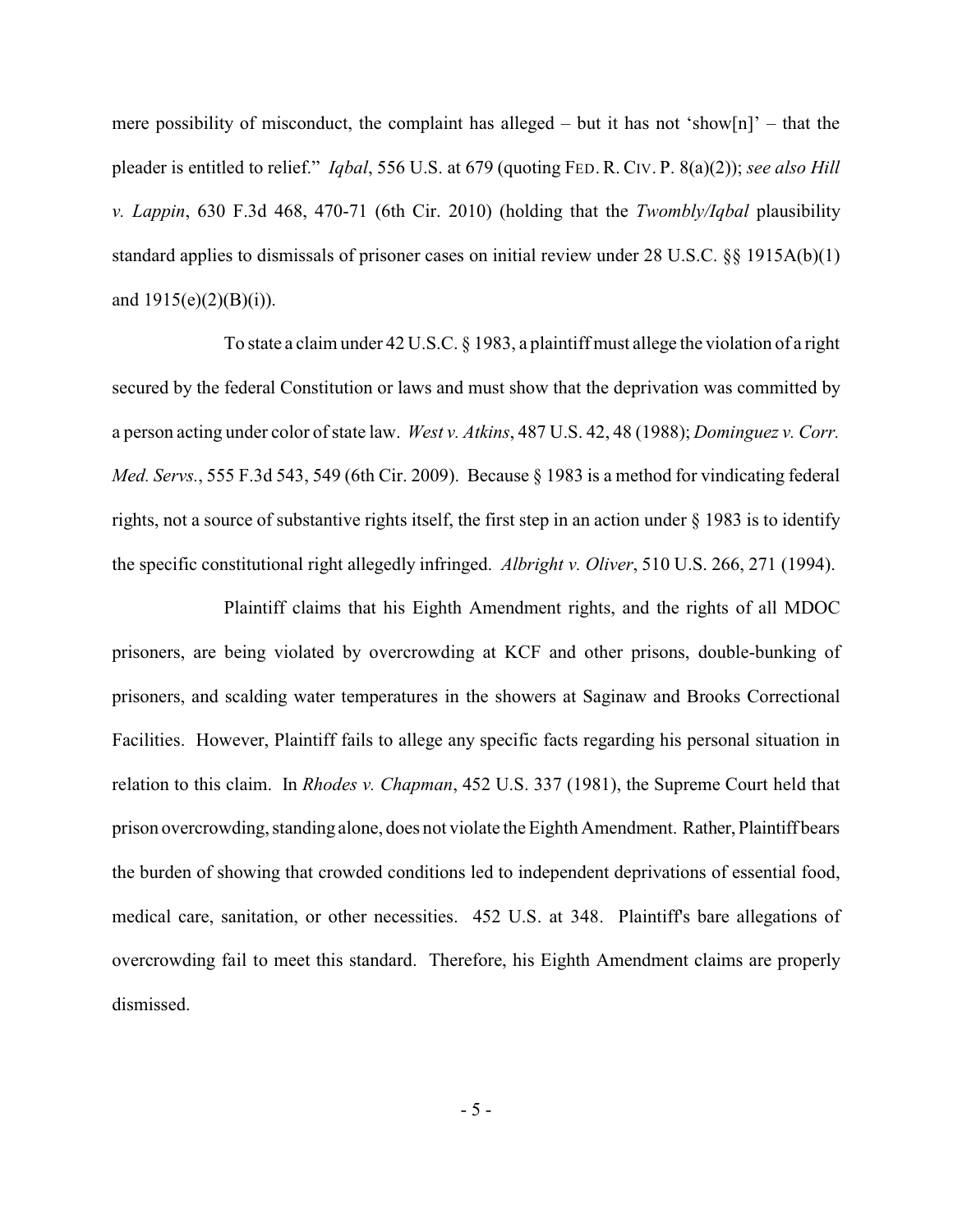Plaintiff claims that the MDOC's contract with a provide for cable television somehow violates his due process rights, asserting that he and other prisoners are required to pay for this usage. However, Plaintiff fails to allege any specific facts in support of this assertion. The elements of a procedural due process claim are: (1) a life, liberty, or property interest requiring protection under the Due Process Clause, and (2) a deprivation of that interest (3) without adequate process. *Women's Med. Pro''l Corp. v. Baird*, 438 F.3d 595, 611 (6th Cir. 2006). "Without a protected liberty or property interest, there can be no federal procedural due process claim." *Experimental Holdings, Inc. v. Farris*, 503 F.3d 514, 519 (6th Cir. 2007) (citing *Bd. of Regents of State Colleges v. Roth*, 408 U.S. 564, 579 (1972)). Because Plaintiff's allegations do not support a finding that he had a protected interest relating to the MDOC's cable television contract, this claim is properly dismissed.

Plaintiff also claims that the deprivation of his Native American flute when he was transferred to KCF violated his due process rights. Plaintiff concedes that he received a hearing regarding the confiscation of his flute. In all cases where a person stands to be deprived of his life, liberty or property, he is entitled to due process of law. This due process of law gives the person the opportunity to convince an unbiased decision maker that, for example, he has been wrongly or falsely accused or that the evidence against him is false. The Due Process Clause does not guarantee that the procedure will produce a correct decision. "It must be remembered that even if a state decision does deprive an individual of life, [liberty], or property, and even if that decision is erroneous, it does not necessarily follow that the decision violated that individual's right to due process." *Martinez v. California*, 444 U.S. 277, 284, n.9 (1980). "[T]he deprivation by state action of a constitutionally protected interest in "life, liberty or property" is not in itself unconstitutional;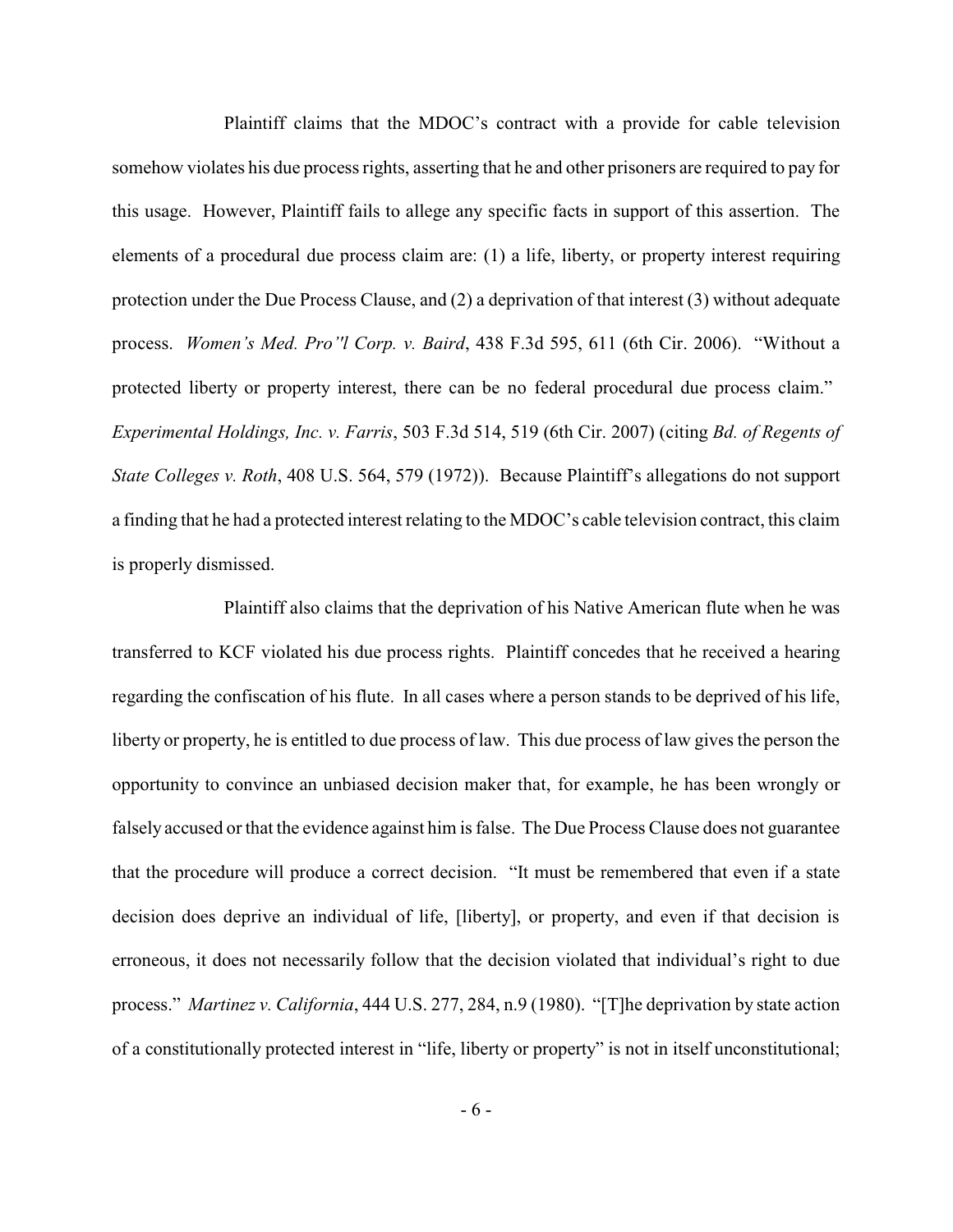what is unconstitutional is the deprivation of such an interest *without due process of law*." *Zinermon v. Burch*, 494 U.S. 113, 125 (1990) (emphasis in original). Further, an inmate has no right to counsel in disciplinary proceedings. *Wolff v. McDonnell*, 418 U.S. 539, 569-70 (1974); *Franklin v. Aycock*, 795 F.2d 1253, 1263 (6th Cir. 1986). Therefore, it is clear that Plaintiff received due process of law.

Plaintiff further claims that the deprivation of his flute violated his First Amendment free exercise right. While "lawful incarceration brings about the necessary withdrawal or limitation of many privileges and rights," inmates clearly retain the First Amendment protection to freely exercise their religion. *See O'Lone v. Shabazz*, 482 U.S. 342, 348 (1987) (citations omitted). To establish that this right has been violated, Plaintiff must establish that: (1) the belief or practice he seeks to protect is religious within his own "scheme of things," (2) that his belief is sincerely held, and (3) Defendant's behavior infringes upon this practice or belief. *Kent v. Johnson*, 821 F.2d 1220, 1224-25 (6th Cir. 1987); *see also, Flagner v. Wilkinson*, 241 F.3d 475, 481 (6th Cir. 2001) (same); *Bakr v. Johnson*, No. 95-2348,1997 WL 428903, at \*2 (6th Cir. July 30, 1997) (noting that "sincerely held religious beliefs require accommodation by prison officials").

While inmates retain First Amendment rights to the free exercise of religion, prison officials may impinge on these constitutional rights where their actions are "reasonably related to legitimate penological interests." *See Flagner*, 241 F.3d at 483 (quoting *Turner v. Safley*, 482 U.S. 78, 89 (1987)). To determine whether a prison official's actions are reasonably related to a legitimate penological interest, the Court must assess the official's actions by reference to the following factors:

1. does there exist a valid, rational connection between the prison regulation and the legitimate governmental interest put forward to justify it;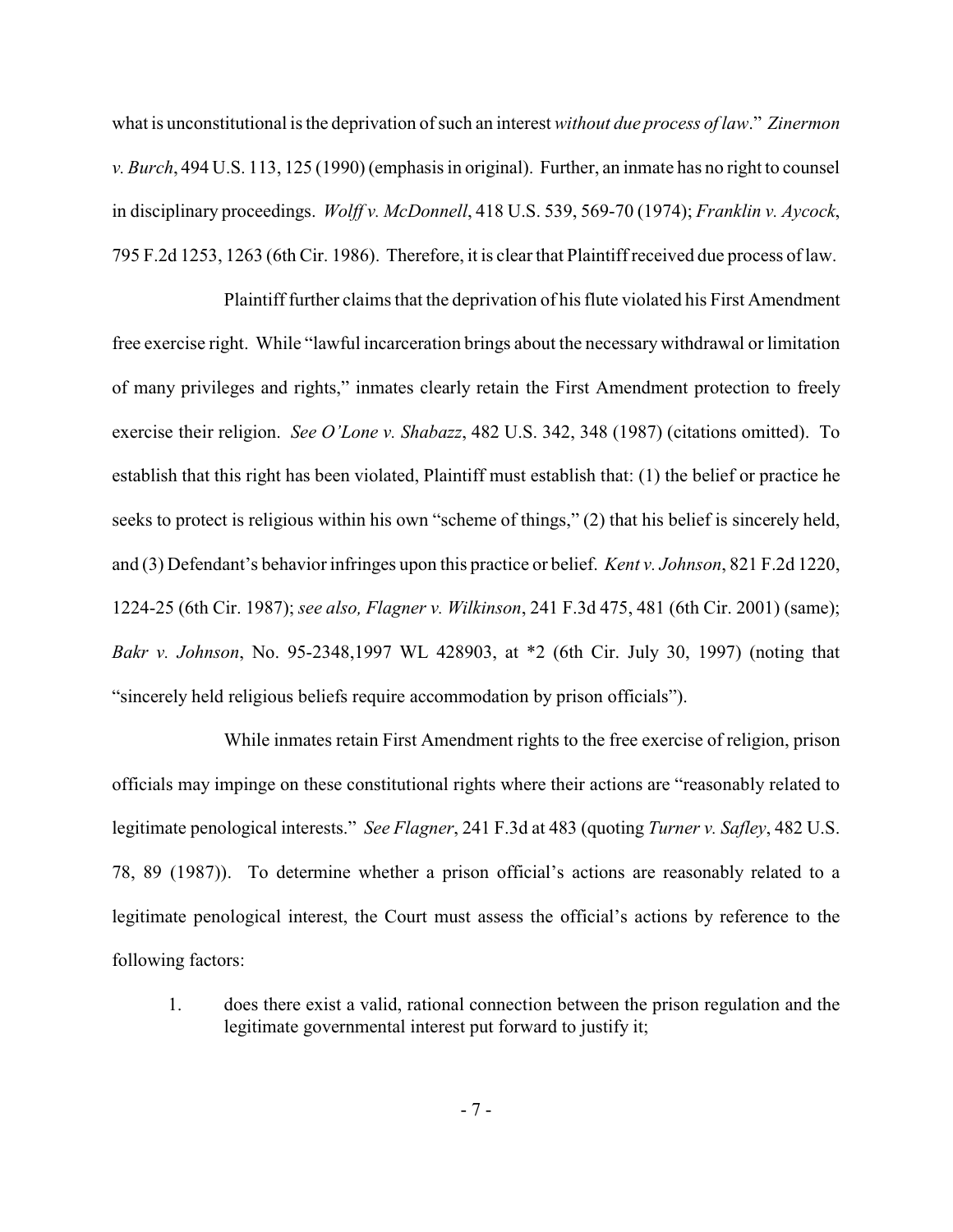- 2. are there alternative means of exercising the right that remain open to prison inmates;
- 3. the impact that accommodation of the asserted constitutional right will have on guards and other inmates, and on the allocation of prison resources generally; and
- 4. whether there are ready alternatives available that fully accommodate the prisoner's rights at de minimis cost to valid penological interests.

*Flagner*, 241 F.3d at 484 (quoting *Turner*, 482 U.S. at 89-91).

Failure to satisfythe first factor renders the regulation or action infirm, without regard to the remaining three factors. *Flagner*, 241 F.3d at 484 (quoting *Turner*, 482 U.S. at 89-90) ("a regulation cannot be sustained where the logical connection between the regulation and the asserted goal is so remote as to render the policy arbitrary or irrational"). If the first factor is satisfied, the remaining three factors are considered and balanced together; however, they are "not necessarily weighed evenly," but instead represent "guidelines" by which the court can assess whether the policy or action at issue is reasonably related to a legitimate penological interest. *Flagner*, 241 F.3d at 484 (citations omitted). It should further be noted that the *Turner* standard is "not a 'least restrictive alternative' test" requiring prison officials "to set up and then shoot down every conceivable alternative method of accommodating the claimant's constitutional complaint." Instead, the issue is simply whether the policy or action at issue is reasonably related to a legitimate penological interest. *Id.*

The court notes that Plaintiff makes no allegations that the flute was religious within his own scheme of things. Plaintiff does not allege that the removal of the flute in any way infringed upon his sincerely held religious practice or belief. Therefore, Plaintiff has not alleged the manner in which his First Amendment right to the free exercise of religion was impaired. Because Plaintiff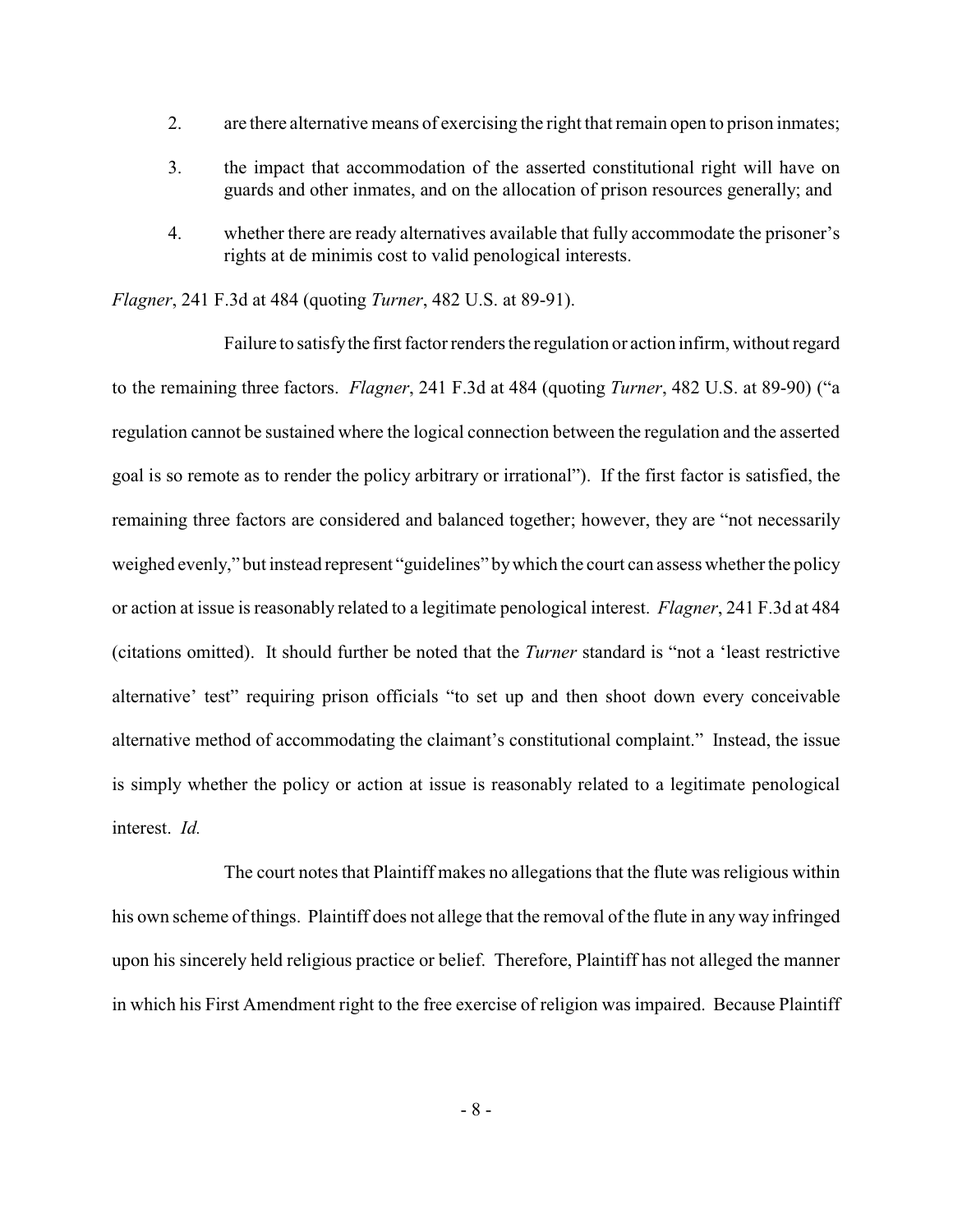has not alleged that the flute was necessary for or part of the practice of his religion, he fails to state a claim for a violation of his First Amendment rights.

Moreover, despite Plaintiff's assertions that restrictions on tobacco, herbs, and other ingredients of smudging exist in the MDOC, he fails to allege that such restrictions directly affected his right to freely practice his religion. Therefore, Plaintiff's First Amendment claim regarding these restrictions is properly dismissed.

Plaintiff claims that he was a prisoner representative on the Warden's Forum at Lakeland Correctional Facility, but that when he began to question the propriety of paying unskilled storekeepers \$80,000 to \$90,000 a year, he was transferred to KCF. Plaintiff asserts that KCF is the most violent facility in the state, but fails to allege any specific facts in support of this assertion. Plaintiff contends that this transfer was retaliatory. Retaliation based upon a prisoner's exercise of his or her constitutional rights violates the Constitution. *See Thaddeus-X v. Blatter*, 175 F.3d 378, 394 (6th Cir. 1999) (en banc). In order to set forth a First Amendment retaliation claim, a plaintiff must establish that: (1) he was engaged in protected conduct; (2) an adverse action was taken against him that would deter a person of ordinary firmness from engaging in that conduct; and (3) the adverse action was motivated, at least in part, by the protected conduct. *Thaddeus-X*, 175 F.3d at 394. Moreover, a plaintiff must be able to prove that the exercise of the protected right was a substantial or motivating factor in the defendant's alleged retaliatory conduct. *See Smith v. Campbell*, 250 F.3d 1032, 1037 (6th Cir. 2001) (citing *Mount Healthy City Sch. Dist. Bd. of Educ. v. Doyle*, 429 U.S. 274, 287 (1977)).

The court assumes for the sake of argument that Plaintiff's participation in the Warden's Forum is constitutionally protected conduct for which a prisoner cannot be subjected to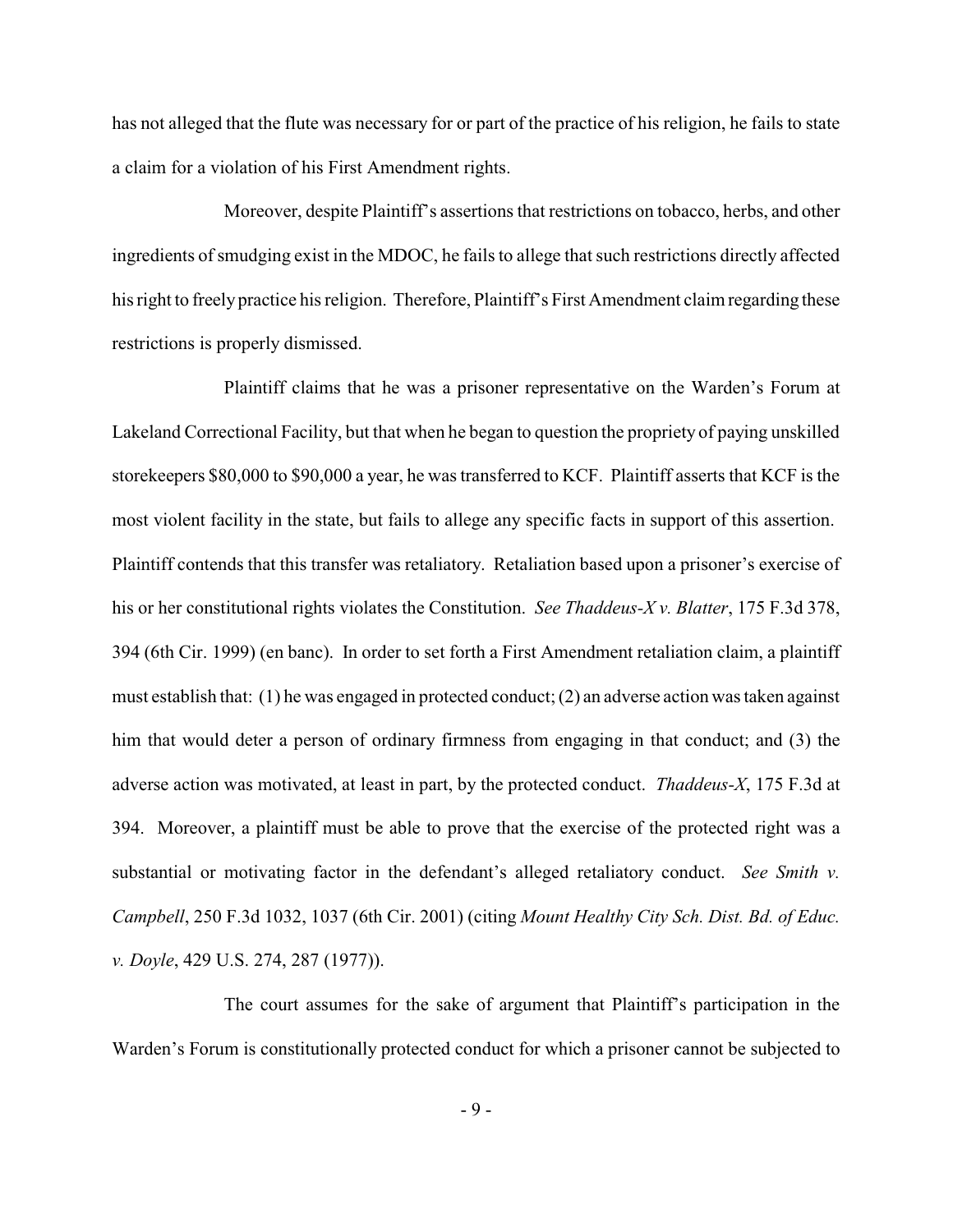retaliation. Plaintiff, however, cannot show that his transfer to KCF was an adverse action. In *Hill v. Lappin*, 630 F.3d 468, 474 (6th Cir. 2010), the Sixth Circuit court held that transfer to a lock-down unit at another facility is more than just a transfer, and is more akin to the transfer in *Siggers-El v. Barlow*, 412 F.3d 693, 701-02 (6th Cir. 2005), in which the consequence of transfer would affect the prisoner's ability to pay his lawyer, thereby affecting his access to the courts. However, the transfer in this case was a lateral transfer. Plaintiff's conclusory assertion that the prison population at KCF is more violent than Lakeland is insufficient to show that the transfer constituted an adverse action.

Finally, the court notes that temporal proximity may be "'significant enough to constitute indirect evidence of a causal connection so as to create an inference of retaliatory motive.'" *Muhammad v. Close*, 379 F.3d 413, 417-18 (6th Cir. 2004) (quoting *DiCarlo v. Potter*, 358 F.3d 408, 422 (6th Cir. 2004)). However, "[c]onclusory allegations of temporal proximity are not sufficient to show a retaliatory motive." *Skinner v. Bolden*, 89 F. App'x 579, 580 (6th Cir. 2004).

Moreover, *Muhammad* does not stand for the proposition that temporal proximity

alone is sufficient to create an issue of fact as to retaliatory motive.

In *Muhammad* the Sixth Circuit did not resolve the issue, but merely observed that "temporal proximity alone **may be** 'significant enough to constitute indirect evidence of a causal connection so as to create an inference of retaliatory motive.' " Id. at 418 (quoting DiCarlo v. Potter, 358 F.3d 408, 422 (6th Cir.2004) (emphasis added). Even if temporal proximity may in some cases create an issue of fact as to retaliatory motive, it would only be sufficient if the evidence was "significant enough." Plaintiff's conclusoryand ambiguous evidence is not "significant enough" to create an issue of fact as to retaliatory motive.